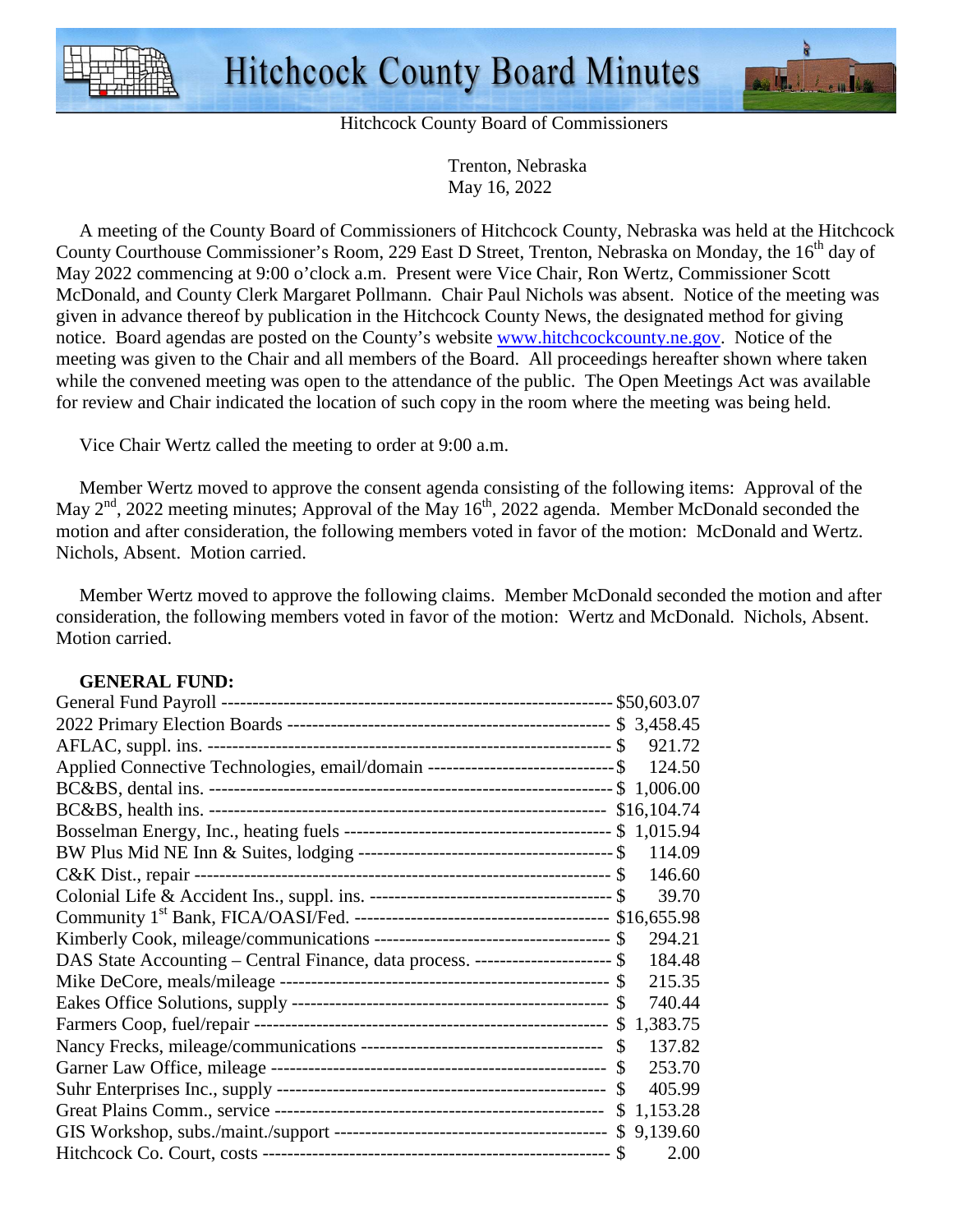## **Hitchcock County Board Minutes**



|                                                                                    |               | 379.80   |
|------------------------------------------------------------------------------------|---------------|----------|
|                                                                                    |               | 102.50   |
| Jack's Uniforms & Supply, law enf. supplies ----------------------------------- \$ |               | 2,373.29 |
|                                                                                    |               | 62.77    |
|                                                                                    |               | 20.00    |
|                                                                                    |               | 56.25    |
|                                                                                    | \$            | 138.00   |
|                                                                                    | \$            | 190.71   |
|                                                                                    | $\mathcal{S}$ | 1,997.66 |
|                                                                                    |               | 100.75   |
|                                                                                    |               | 125.00   |
| NE Law Enforcement Training Center, training fees ------------------------         | \$            | 200.00   |
|                                                                                    | $\mathbb{S}$  | 2,583.06 |
|                                                                                    |               | 75.00    |
|                                                                                    |               | 115.83   |
|                                                                                    |               | 397.00   |
| Pritchard & Abbott, Inc., O&G Reappraisal ----------------------------------- \$   |               | 5,360.00 |
|                                                                                    |               | 214.59   |
|                                                                                    |               | 80.03    |
|                                                                                    |               | 19.23    |
| Retirement Plans Division Ameritas, retirement ------------------------------ \$   |               | 7,599.72 |
|                                                                                    |               | 504.00   |
|                                                                                    |               | 21.51    |
|                                                                                    |               | 544.72   |
|                                                                                    |               | 248.57   |
|                                                                                    |               |          |
|                                                                                    |               | 150.00   |

## **ROAD FUND:**

|    | 9.76     |
|----|----------|
|    | 386.82   |
|    | 168.24   |
|    | 2,872.96 |
|    | 50.00    |
| \$ | 2,975.17 |
|    | 21.50    |
|    | 900.00   |
|    |          |
|    | 346.42   |
|    | 339.90   |
|    | 9,155.77 |
|    | 6.25     |
|    | 47.48    |
|    | 15.50    |
|    | 1,000.00 |
|    | 426.53   |
|    | 7,474.31 |
|    |          |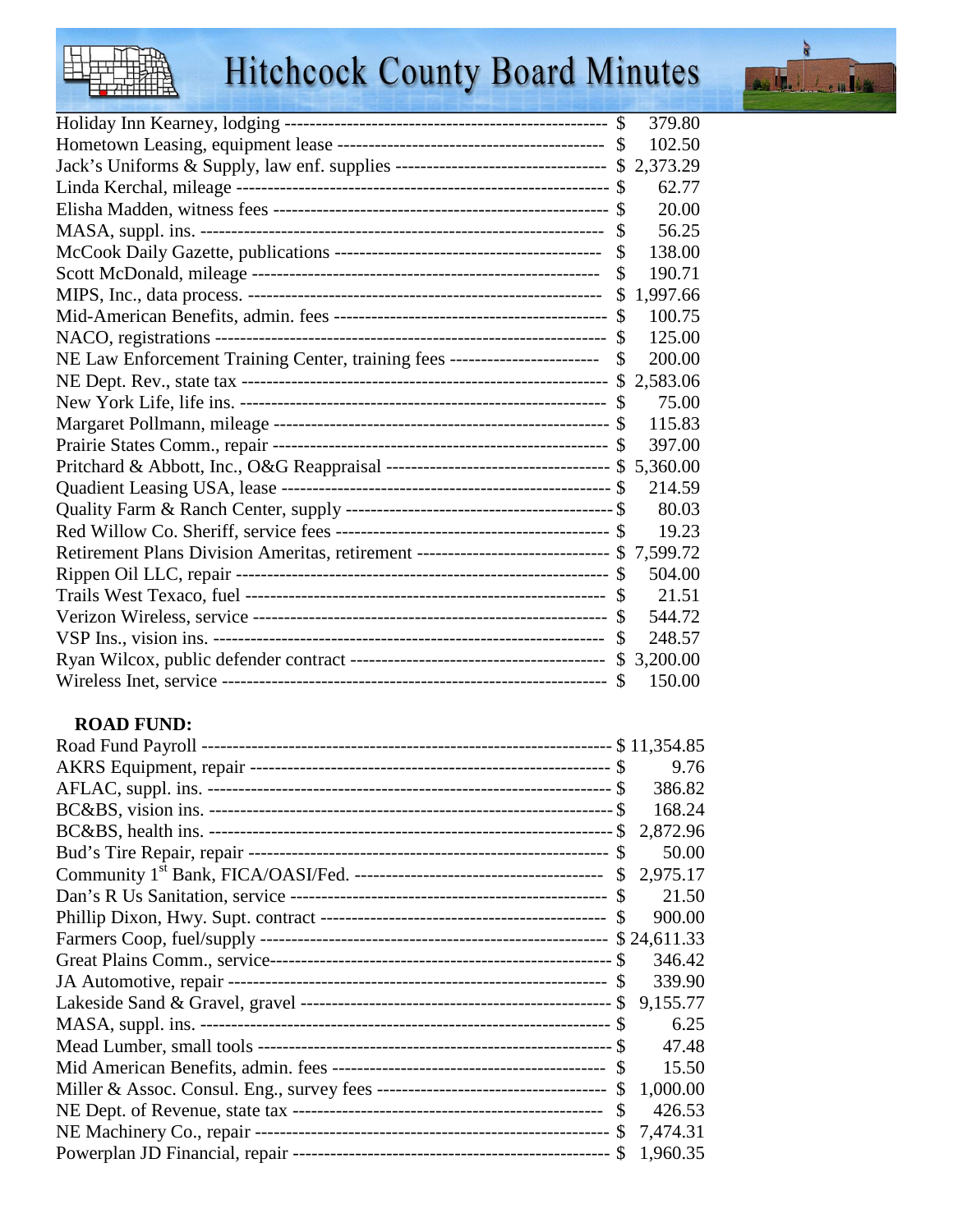## **Hitchcock County Board Minutes**



| Retirement Plans Division Ameritas, retirement ------------------------------ \$ | 1,397.91 |
|----------------------------------------------------------------------------------|----------|
|                                                                                  | 160.00   |
|                                                                                  | 91.00    |
|                                                                                  | 181.08   |
|                                                                                  | 39.62    |
|                                                                                  | 38.99    |
|                                                                                  | 50.00    |
|                                                                                  | 144.43   |
|                                                                                  | 62.35    |
| <b>REGISTER OF DEEDS P&amp;M FUND:</b>                                           |          |
|                                                                                  | 134.02   |
|                                                                                  |          |
| 911 EMERGENCY SERVICES:                                                          |          |
|                                                                                  | 528.00   |
| 911 PSC FUNDS:                                                                   |          |
|                                                                                  |          |
|                                                                                  |          |
|                                                                                  |          |

Highway Superintendent Phillip Dixon advised as to various road and bridge projects.

 Ed Knott with Applied Connective Technologies met with the board via phone conference and provided quotes for cyber security and IT services.

Landon Clark and Todd Lewis with Bytes Managed IT provided quotes for cyber security and IT services.

 Member McDonald moved to recommend approval of the application of Duwanna LLC for a one day, special designated license for May 28, 2022 located at 36164 Enterprise Road, Trenton, Hitchcock County, Nebraska. Member Wertz seconded the motion, and after consideration the following members voted in favor of the motion: McDonald and Wertz. Nichols, Absent. Motion carried.

 Member McDonald moved to renew the Blue Cross and Blue Shield health plan (\$6,100 QHDHP) and dental insurance (Premier Option 3) plans through NE Association of County Officials insurance pool for plan year 2022-2023. Member Wertz seconded the motion and after consideration, the following members voted in favor of the motion: Wertz and McDonald. Nichols Absent. Motion carried. The subgroup application will be completed and forwarded to Blue Cross and Blue Shield on or before May 19, 2022.

The Sheriff's first quarter (2022) report was on file.

Board acknowledged receipt of a surplus property affidavit from Assessor Terra Riggs.

 $\overline{\phantom{a}}$  , which is a set of the set of the set of the set of the set of the set of the set of the set of the set of the set of the set of the set of the set of the set of the set of the set of the set of the set of th

 Member McDonald moved to adjourn at 12:20 a.m. and to meet for the next regular meeting on Monday, June  $6<sup>th</sup>$ , 2022 at 9:00 a.m. Member Wertz seconded the motion and the roll was called with the following members voting in favor of said motion: Wertz and McDonald. Nichols, Absent. Motion carried.